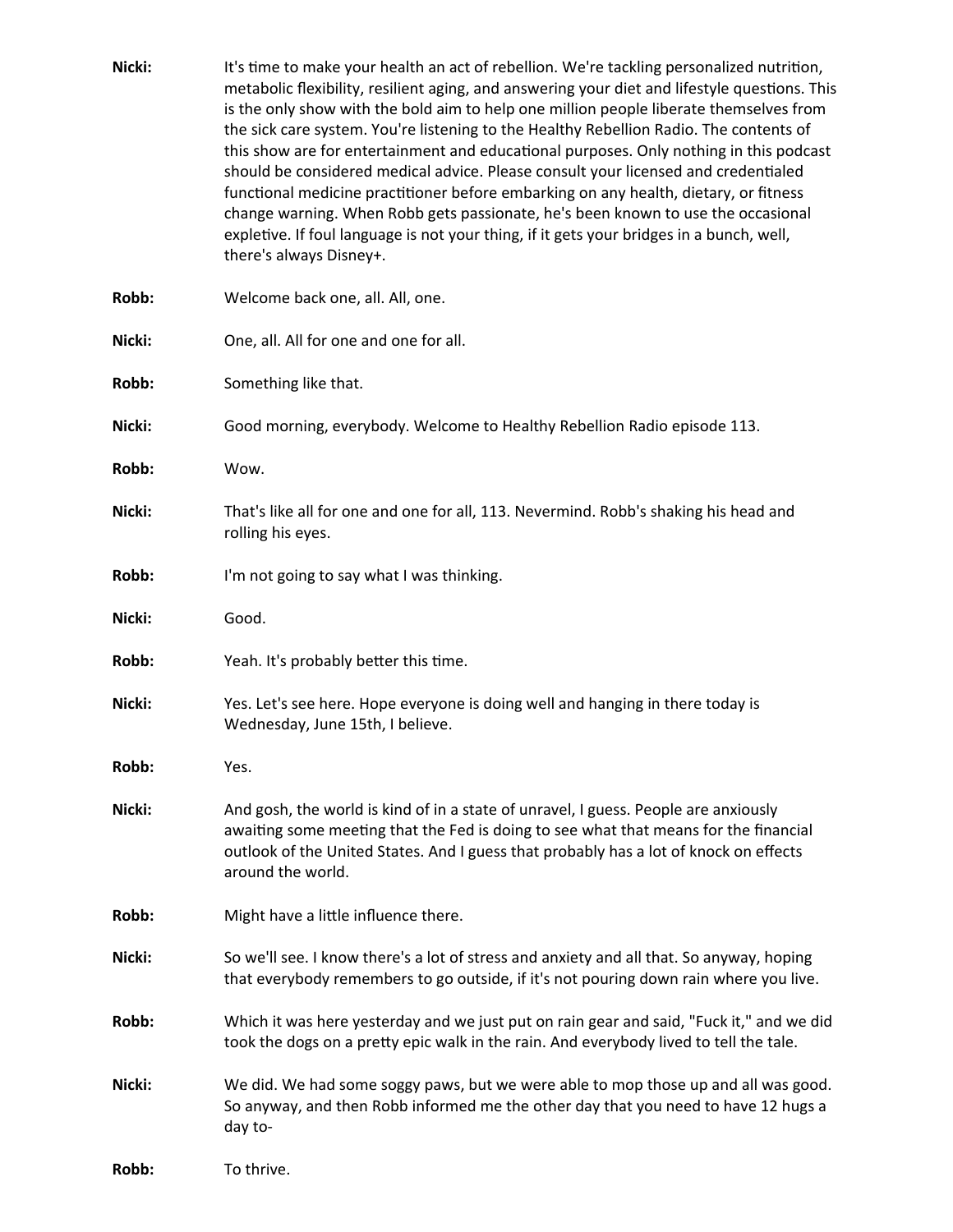| Nicki: | To thrive.                                                                                                                                                                                                                                                                                                                                                                                                                                                                                                                                                                                                                                                                                                                                                                                                                                                                                                                                                                                                                                                                     |
|--------|--------------------------------------------------------------------------------------------------------------------------------------------------------------------------------------------------------------------------------------------------------------------------------------------------------------------------------------------------------------------------------------------------------------------------------------------------------------------------------------------------------------------------------------------------------------------------------------------------------------------------------------------------------------------------------------------------------------------------------------------------------------------------------------------------------------------------------------------------------------------------------------------------------------------------------------------------------------------------------------------------------------------------------------------------------------------------------|
| Robb:  | Eight to live.                                                                                                                                                                                                                                                                                                                                                                                                                                                                                                                                                                                                                                                                                                                                                                                                                                                                                                                                                                                                                                                                 |
| Nicki: | Eight to live, 12 to thrive, which I'd never heard of that metric before.                                                                                                                                                                                                                                                                                                                                                                                                                                                                                                                                                                                                                                                                                                                                                                                                                                                                                                                                                                                                      |
| Robb:  | I's from the Creepy McCreeperkins School of Creeping.                                                                                                                                                                                                                                                                                                                                                                                                                                                                                                                                                                                                                                                                                                                                                                                                                                                                                                                                                                                                                          |
| Nicki: | Really?                                                                                                                                                                                                                                                                                                                                                                                                                                                                                                                                                                                                                                                                                                                                                                                                                                                                                                                                                                                                                                                                        |
| Robb:  | No.                                                                                                                                                                                                                                                                                                                                                                                                                                                                                                                                                                                                                                                                                                                                                                                                                                                                                                                                                                                                                                                                            |
| Nicki: | Sounds like-                                                                                                                                                                                                                                                                                                                                                                                                                                                                                                                                                                                                                                                                                                                                                                                                                                                                                                                                                                                                                                                                   |
| Robb:  | It was some kind of hippie website, but I've heard stuff like that. And between you, the<br>kids, the cat and the dog, if I weasel in 12 good hugs a day, I'm probably doing better<br>with all that.                                                                                                                                                                                                                                                                                                                                                                                                                                                                                                                                                                                                                                                                                                                                                                                                                                                                          |
| Nicki: | But it's actually something that we've been more conscious about. Like Zoe came up to<br>me the other day. She's like, "Mom, I need a hug. I'm only at seven." It's awesome. So<br>anyway, if you're feeling down, implement the 12 hug a day-                                                                                                                                                                                                                                                                                                                                                                                                                                                                                                                                                                                                                                                                                                                                                                                                                                 |
| Robb:  | There's just this hilarious couple of different dark humor memes where it's like<br>Pennywise down in the gutter and it's like free hugs or some molester van and it says<br>free hugs on it.                                                                                                                                                                                                                                                                                                                                                                                                                                                                                                                                                                                                                                                                                                                                                                                                                                                                                  |
| Nicki: | Okay, stay away from that. We're not advocating for that. Just family, friends,<br>acquaintances, but no creepy vans.                                                                                                                                                                                                                                                                                                                                                                                                                                                                                                                                                                                                                                                                                                                                                                                                                                                                                                                                                          |
| Robb:  | Okay. Perfect.                                                                                                                                                                                                                                                                                                                                                                                                                                                                                                                                                                                                                                                                                                                                                                                                                                                                                                                                                                                                                                                                 |
| Nicki: | Let's see here. News and upcoming events in the Healthy Rebellion, we have a food<br>preservation class coming up next week on the 22nd. So that will be fun. And also, well<br>timed because I think a lot of people are paying attention and more keen to have a little<br>bit more resiliency in that food preservation area. So feel free to join us there. We also<br>have a wrecking challenge in the month of July. So we're going to be tracking mileage,<br>shooting for 30 miles for the month of July, which for some of you that might seem<br>trivial, for others, 30 miles might seem like a big, big, big challenge. So clearly, people<br>can do more than the 30 miles, but we chose a number that we thought was doable and<br>attainable for everybody. So if you'd like to join us in that challenge, join the Healthy<br>Rebellion. That's join. The Healthy Rebellion.com. All of these events are free for<br>members and we'd love to have you join us. And I think that's all of my housekeeping<br>items. What do you have for us, for a news topic? |
| Robb:  | So it's a Wall Street Journal piece, which some people like that, some people don't. But<br>the title is, Climate-Change Censorship: Phase Two. And it's talking about So let me<br>read a little bit from. And I apologize. The last show we launched and just some of these<br>things, people will say Democrat, and they'll say Republican, or they'll say progressive.<br>And oftentimes, people will just freak out once you say that, like if you're kind of-                                                                                                                                                                                                                                                                                                                                                                                                                                                                                                                                                                                                            |
| Nicki: | If it's your party-                                                                                                                                                                                                                                                                                                                                                                                                                                                                                                                                                                                                                                                                                                                                                                                                                                                                                                                                                                                                                                                            |
| Robb:  | If it's your party that's being addressed and they just check out. And I apologize for that.<br>I don't choose these things for that. I choose it because I think that this is actually                                                                                                                                                                                                                                                                                                                                                                                                                                                                                                                                                                                                                                                                                                                                                                                                                                                                                        |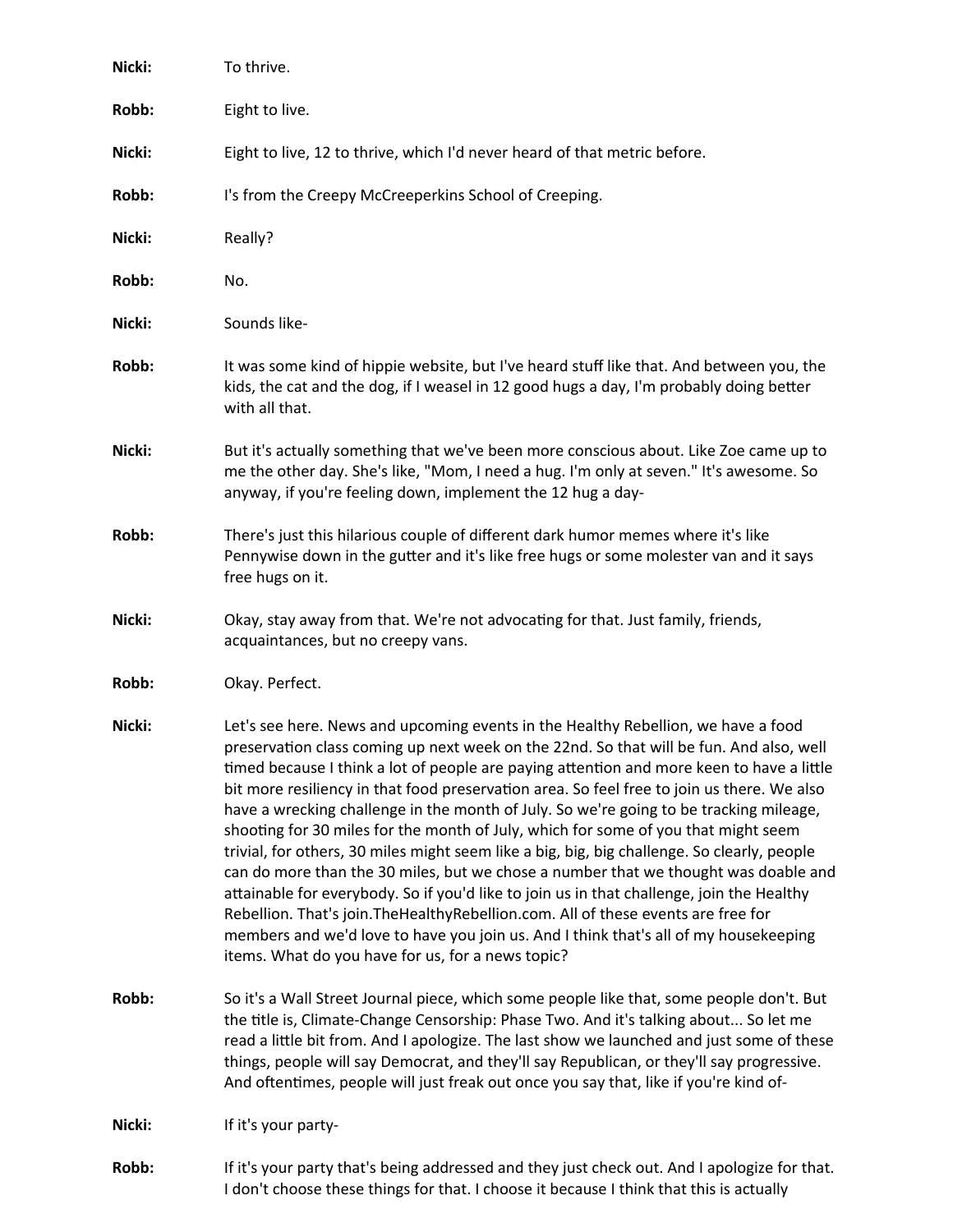important. So here we go. Progressives first demanded that social media platforms silence critics of climate alarmism. Now White House national climate advisor, Gina McCarthy wants them to censor content on the cost of a force-fed green energy transition. And that really lays this stuff out. There have been folks, like Steven Koonin and others who have, Matt Ridley, very credible people who have raised the question. They've raised the question, is the worst case scenario that's being laid out around climate change, really what the science says? And by and large, what you find is that these folks go back to the original research and actually cite the upper and lower confidence bounds of what the projected temperature changes could be and what the implications could be with sea level rises and whatnot.

- **Robb:** And what we find is that there are a huge differences between what the science actually says and what's being reported in the media. And the media would have you believe, well, like Al Gore said that New York was going to be underwater by 2020. And clearly that's not the case. And again, I'm not in the, we don't need to do anything about climate change. I think we do need to do things to prepare for what will occur on the change. But I think that what we're being goaded into it, are dumb responses, to be honest. And part of our ability to make good decisions involves having good discussions. And ever more frequently, it's becoming difficult to not only raise questions around are the claims about, say the total magnitude or the total severity of this situation accurate as per the science that's actually being published.
- **Robb:** Now, many of the trodden out solutions like quote, green energy or renewables and whatnot, which I'm a fan of up to a point. And because I'm a decent student of physics and thermodynamics, it's only up to a point and only under certain circumstances, I don't see them as, as being complete and total solutions to this whole story. And that's what is largely being suppressed at this point is discussing the actual real cost of say, like going 100% into renewables. And it's been interesting when I've raised topics like this on Twitter, which I've been on Twitter more often, because it seems like there's actually a little bit more thoughtful discussion over there at this point. I don't know if it's because I was gone for so long that nobody cares anymore. Nobody sees my stuff, but it seems like the degree of interaction I have is certainly much, much better than on Instagram.
- **Robb:** And I've just been raising some of these questions, like why do we have ethanol in our gasoline, in the United States? Well, it's because it is a subsidized mandated process that doesn't save fossil fuels at all. It actually costs more because it costs more energy to make a gallon of ethanol than what you get out of it. And it's stuff like that. I had a discussion with some folks the other day and they were crowing on and on about the remarkable shift towards renewables in say the UK, in particular Germany. And I pulled up some articles on that, which I had been familiar with and following. The renewables are wood pellets that are produced in the United States and North America.
- Nicki: Then shipped over to Europe.
- **Robb:** And then shipped to Europe. And what's fascinating about that is that there is no net lifecycle analysis done on this. There isn't, "Hey, what's the total carbon footprint? What's the total energy input, relative to outputs on this thing?" All that, which is terrible by the way, because palletizing wood and shipping it, a good fraction around the world, isn't actually a particularly energy efficient process. All that matters is that quote, renewables, are being used versus say coal. And it gets so thick and layered, and I'm not an expert on this stuff. I continue to study it. I would consider myself journeyman in most of this, but I have enough background to be able to read some literature on the topic, or at least look at some claims and then know where to look to suss this stuff out.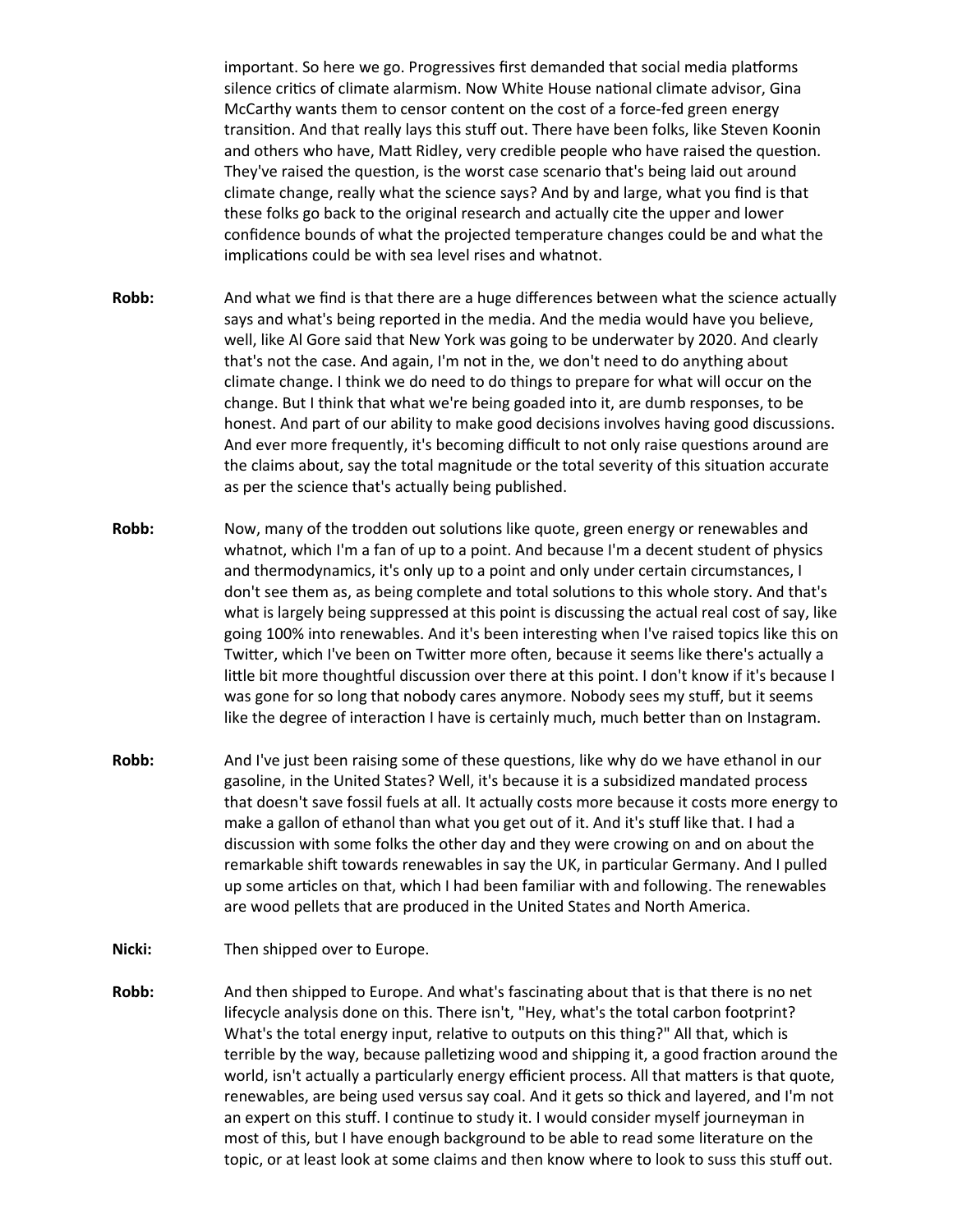And it's fascinating. So you've got the challenge of it's incredibly inefficient to palletize this wood and then move it across the world.

- **Robb:** There's no consideration that also these wood burning electric plants are fractionally efficient compared to evil, coal burning plants. The coal burning plants are close to 40% more efficient. And I'm not saying you got to do coal or whatever, but we should at least have a discussion around that stuff because it's being presented that, oh, we've moved to renewables and everything's good. Don't look behind the curtain. And it's ridiculous. If climate change really is important, if it really is this thing of concern and it's occurring to me, it's a little bit like one must get the vaccine. If getting the vaccine really is the only solution, then we should be able to have a discussion around that. And it should be obvious that it's the only solution. And it's occurring to me in this circumstance that if renewables are the only solution, then this should be an easy discussion, then. We should be able to easily get in, have as much discussion around this stuff as we want, because it's be obvious at the end of the day.
- **Nicki:** That it's the best option.
- **Robb:** That it's the best option.
- Nicki: Right. But then trying to hide it, or censor the conversation is kind of a red flag.
- **Robb:** That should be fucking suspect. That should raise some suspicions around this. So Wall Street Journal clearly has a political bias. Take that with an understanding, but the ironic thing is that whether we're talking about our vaccines, a net positive, or a net negative, and it will probably depend on who you are and what situation we're talking about, or how we might want to navigate different aspects of climate change, ironically, it's mainly kind of conservative news outlets that even allow for some type of discussion right now. So take that as you will. Also, just file this in the, we need open discussions about these complex systems topics if we're going to really get our arms around them and do anything important about it. And not just flap our gums and potentially make decisions and spend enormous amounts of resources in directions that do nothing for us.
- **Nicki:** So once you go down one path, it's hard to unwind and go opposite direction. Before you choose the path, you really want to have a really clear picture that is-
- **Robb:** Really what you want to do.
- **Nicki:** The best case scenario, or the best path available.
- **Robb:** Or you start creating situations where, hey, we're going to experiment. We're not just going to uniformly enact one policy across everything. And really quickly, I'll use an example of this. Bill Clinton, I think his second term in office, there had been a push for some welfare reform in the United States. And instead of enacting one flavor of welfare reform, Bill Clinton kicked this back to each individual state and said, "You all go figure this out." And there was a period of time that was given for the states to figure out different ways of tracking and incentivizing. It's basically you had 50 different reaction vessels with different experiments. Some of them were abject failures, and a couple of them were really, really good. And they were assessed and then they were brought up to the federal level.
- **Robb:** And what was ultimately, which now this is like libertarian wet dream doing this. And this was, at the time, a quote progressive left leaning president, but which by today's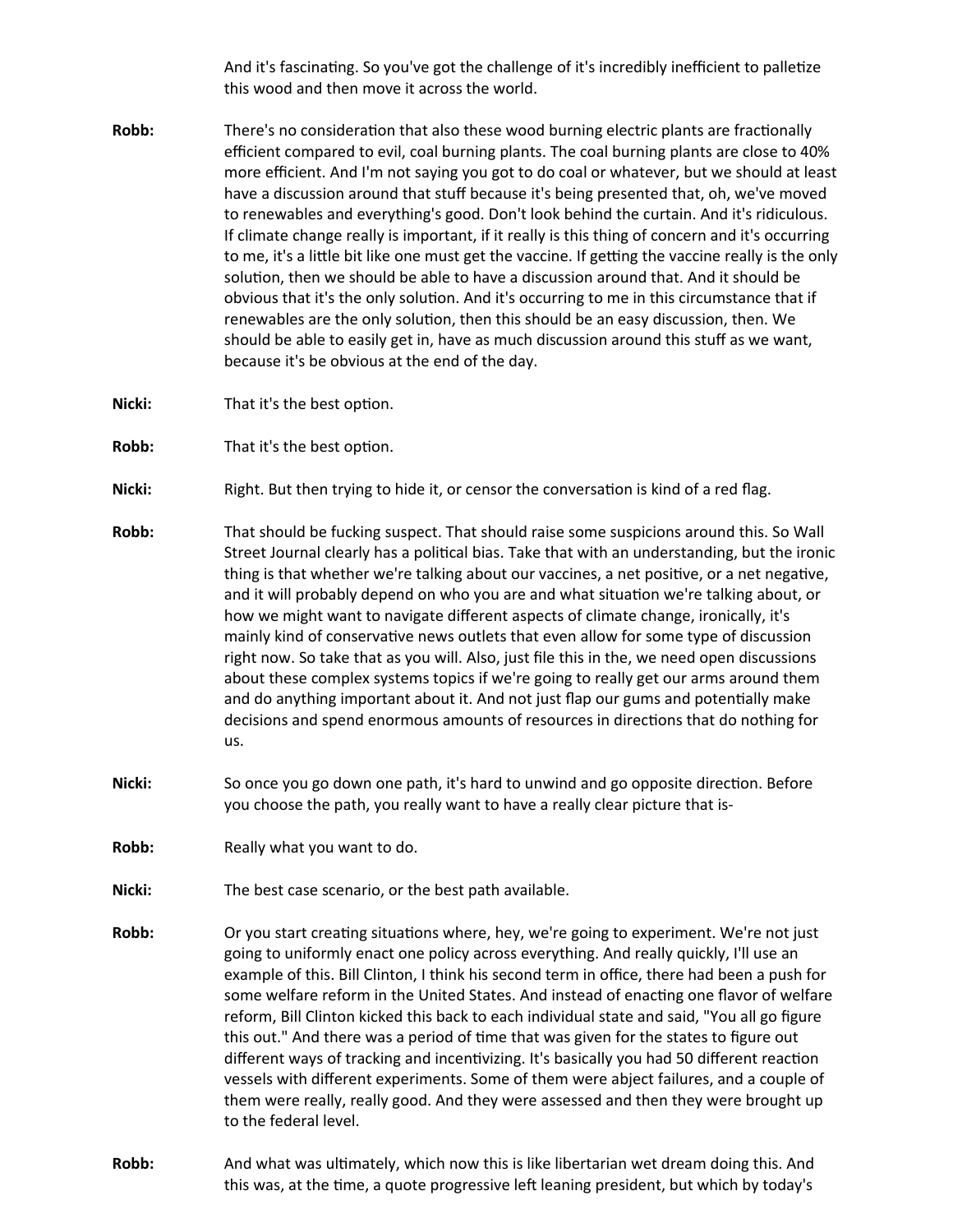standards, he looks like a Ron Paul, or something like that. That's all I'm suggesting is that we have better discussions about this stuff. And if people were to say, "Well, how would you handle this?" I would do more experimenting. I would have more people tinkering with more options that we have open honest discussions about so that we can find better solutions because all the best solutions may not... What's best for Northern Europe may not be the best solutions for the Middle East, with regards to climate change and energy production and on and on and on. But what we get more and more and more is this homogenized response.

- **Nicki:** One size fits all.
- **Robb:** One size fits all, whether we're talking about diet or energy or whatever. And Christ, monoculture is a massive step towards death. I know that's sensationalistic, but the loss of diversity of thinking, of action, of the processes that we're doing. And we've been pretty monoculture from an energy standpoint, I guess, when we think about, quote, fossil fuels. But you've had different oil and all kinds of different oil derivatives, diesel, petroleum and all these different fractions, air, coal, natural gas, propane and methane. There is actually a remarkable diversity within just that story. And so maybe we'll want some type of diversity. Some places, if they're close to the equator and they're by the ocean someplace like Israel, maybe some sort of desalination plant that uses solar energy to make hydrogen.
- **Robb:** And then that hydrogen is used to produce energy. Maybe that's a great spot to do that because you're almost 100% guaranteed, like 400 days a year of sunlight virtually. And maybe Norway, that's not a good option. Maybe Germany, that's not a good option. And so I do think that a diversified ecology of energy production is probably going to be the smart move going forward. And the way that the folks in power are pushing this, they don't want a diversified response, and we're going to be fighting tooth and nail the whole way. If we actually end up with that, it's going to be because we've fought and we've scrapped to get to that spot. It's not going to be because the folks that are in charge said, "Hey, peons beneath us, we need to have a nuanced discussion around climate change and energy and food and all these other things, so that we make sure that we have the most locally appropriate response and the most efficient process and whatnot." The folks in charge are not pushing that agenda. We are the only ones that will push that agenda.
- Nicki: Probably lots of money to be made up for some-
- **Robb:** Holy shit. All of the money is ready to be made.
- **Nicki:** For pushing what they're pushing. So finding the best solution and going more localized doesn't line the coffers the same way.
- **Robb:** My point has long been that if something is handed, again, I'll use the United States because I'm the most familiar with the way our systems work. If you really want to do something that's nefarious, you go to the federal level to try to get some action going on. Because at the federal level, you potentially have the capture of the whole country. You really don't want to go trench warfare and go state by state, or county by county, or city by city. That is exactly the opposite of what you would want to do. If you had some nefarious process that you wanted to do, you would try to get it enacted at the federal level, because then you've bypassed all the state, county, local regulatory mechanisms. And so for folks, it is so interesting, and I got to remind folks, like historically in my head, I've seen myself as being this kind of left of center political animal. And now I find myself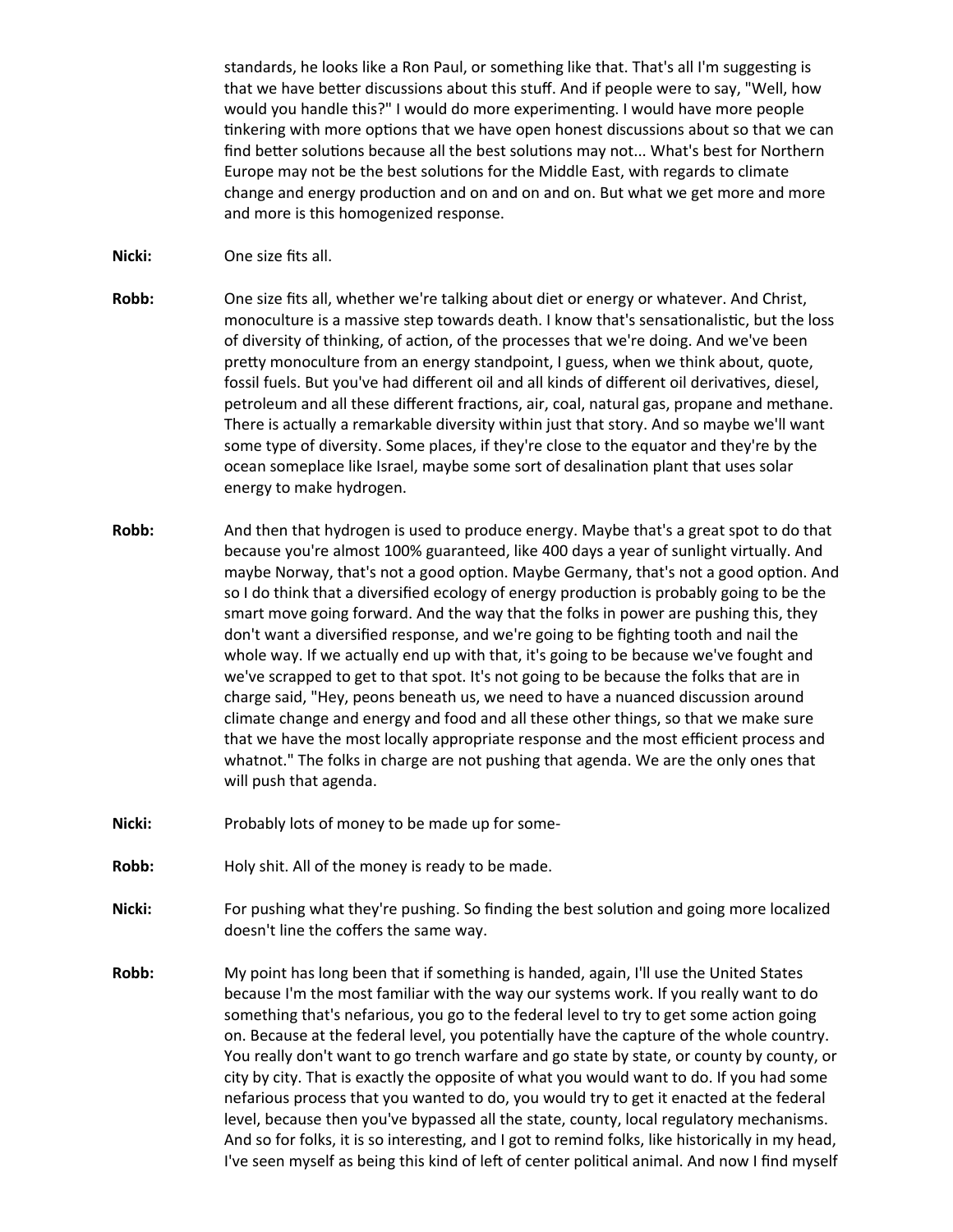like, no, you're actually this right wing extremist when you talk about climate change or whatever the thing is. So it's so weird. It's so odd for me.

- **Robb:** But historically, I've seen folks that are progressive as being distrustful of big government, the Walmartian world is this evil thing that should be shunned. Now, I just seem to see the exact opposite. But if you really don't trust big business, big government, and all the rest of that, then decentralization is a powerful thing. You don't want to overly do that. There are situations or in circumstances where you want some centralized power and some activity and whatnot, but man, it's rare. It's raising an army, having a currency, which we barely still have, and stuff like that. Anyway, I'll shut up. But please do read this, please do share it and please at least have discussions around this stuff. It's going to affect you. It will affect your children, it will affect your grandchildren and potentially in profound ways. Like the way that we are allowed to feed ourselves, the way that we are allowed to heat or cool ourselves will be wrapped into this. Our access to medicines will be affected by all of this stuff.
- **Nicki:** Okay. The Healthy Rebellion Radio is sponsored by our salty AF electrolyte company, LMNT. You've got muscle cramps, low energy or fatigue? You just might need more electrolytes, sodium in particular. LMNT makes it super easy, not to mention tasty, to get the electrolytes you need. Choose the value bundle and buy three boxes and get the fourth box free. You can mix and match your favorite flavors and you can even add our seasonal flavor and fan favorite, grapefruit salt, which is still available for a limited time. Just go to drinkLMNT.com/Robb. That's drinkLMNT.com/Robb.
- **Robb:** But don't slash Robb.
- **Nicki:** Don't slash.
- **Robb:** Yeah.
- **Nicki:** But you could slash and burn.
- **Robb:** Oh man. We may, for the first time in the history of the podcast, actually do an edit to remove that because my ears are actually red. That was so embarrassingly silly.
- **Nicki:** I'm just embarrassing like that. All right. Three questions today. Our first one's from Andrea on protein for kids. "Hello Robb and Nicki, love the podcast and really appreciate the time and effort you guys put into your work for my benefit. My question is, how much protein is appropriate for children at different ages? I ask this because I understand that as an adult, I need one gram of protein per pound of lean mass. But when I look at the Googles for info on kids protein, it says half a gram per pound. This surprised me as I just assumed they would need more because they are growing. The sources I looked at were not where I normally go for my health advice. So I'm unsure if they are being influenced by the vegan agenda, or if I really am feeding my kids too much protein. Any clarification you have would be great."
- **Robb:** So Andrea, really good question. We actually went over this incredibly thoroughly in Sacred Cow. So you might buy that or you might just grab a copy and thumb through it. But the long and short on this is, and it's cool that you made the distinction that she mentioned this kid info is not the usual places that you go for this other info. Because if you look at recommendations for adults around protein, it's about half what I recommend. Most people who make or have made money by helping people improve their health and improve body composition recommend about double the protein that the powers that be recommend, I guess, the vegans would-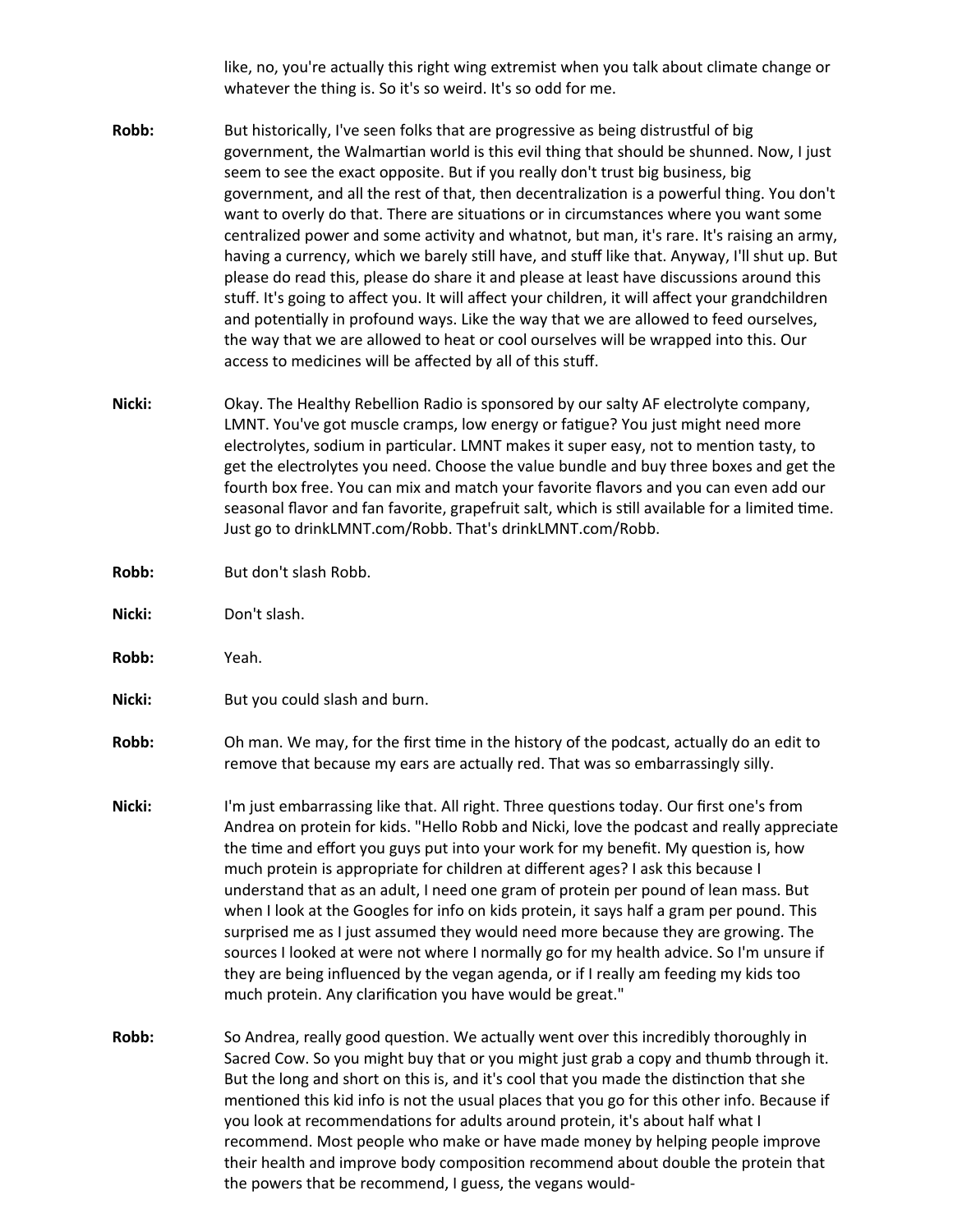- **Nicki:** The powers that be now recommend that we have like only two pounds a year per person.
- **Robb:** That's neat. Then within that, they're saying, "Yeah, get your protein from beans and rice," which like Diana points out in our book, that to get 23 grams of protein, it would cost us about 200 calories of like a lean red meat source or 800 calories of beans and rice. And this is kind of the trap that you get in. So yes, Andrea, the recommendations that come from August, reputable sources are off by about 50%. You're absolutely not feeding your kids too much protein. The kids can't eat too much protein. They will stop eating before they eat too much protein. I guess cost becomes a consideration at some point. But if I'm going to burn some extra money somewhere having my kids eat good quality protein is probably one of the least concerning places that I would find.
- **Robb:** And this was Diana's section of the book. So she's much more the expert on it. And I don't have it straight off the top of my head, the way that she does. But again, if you go into Sacred Cow and poke around it, where we get the recommendations from, what those are based off of, it about doubles the baseline recommendation. And doubles, plus a little bit more for kids. So that about a gram of protein per pound of lean body mass up to a gram of protein per pound of body weight is a good upper and lower end bracket. If you want to be lean and healthy, I wouldn't go below that. And up to the gram of protein per pound of body weight is a fine place to be and some people actually do quite well significantly above that. We've never really weighed and measured for our kids, but they're they're probably a bit more than a gram protein per pound of body weight, I would guess.
- **Nicki:** We should weigh and measure.
- **Robb:** We should for a couple days. But my gut sense is that they're probably a bit more than that. Nicki and I are both literally average height. You're maybe a little bit taller than average height for an XX chromosomer. I'm 5'9, which is exactly average height for males.
- **Nicki:** I 5'7.5 And a half. I'd like to say 5'8. But without shoes, 5'7.5.
- **Robb:** And three quarters. But you're probably a little bit taller than average height, but both of our kids, and they're not done growing, but-
- **Nicki:** At least for this stage, at this age, they are off the charts.
- **Robb:** They're giants. They're like 98th, 99th percentile on height. And I 100% attributed that they've eaten a lot of protein the whole way through. So, okay. Did we cover that one? I would dig into Sacred Cow a little bit. You're doing fine. The kids are not overeating protein. The case that we make in the book is that the recommendations that you see from the American Medical Association, the American Council of Dieticians is flat ass wrong. And it is wrong from a neuroregulation of appetite perspective, it's wrong from a nutrient density perspective, and it is not helping people to be lean, metabolically, healthy and functional.
- **Nicki:** Okay. Our next question is from Craig on his mattress transmitting radio waves into his brain. "Hello, Robb and Nicki. Longtime listener from back in the day. I stuck around like a leech as I had nowhere else to go. One of my wife's health quote, fill in the blank people, stated that coils in box springs can cause cancer as they magnify the radio waves coming from the outside world, or Mars. You remember the movie Mars Attacks, it can happen. My background in electronics states that the opposite will happen. It will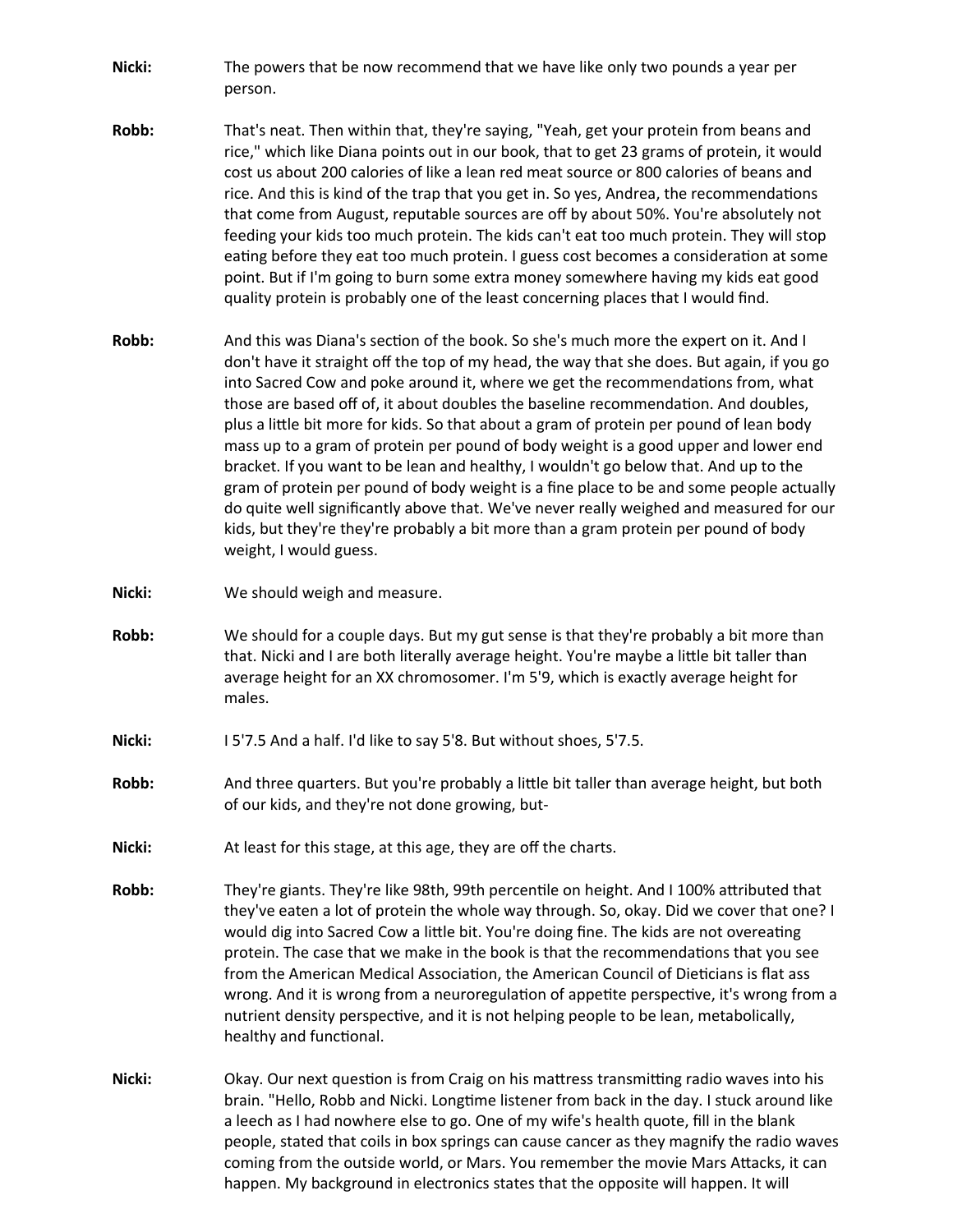dampen the waves like a Faraday cage. So what gives?" And then he gives a link to a Scientific American piece.

- **Robb:** Yeah. It's funny. Someone pinged this to me a couple of weeks back and I should have probably thrown it, at least in the news. Topic du jour, but fortunately Craig saw this one. It is interesting because it is on the Scientific American blog and I'm not an electrical engineer. I've done the physics around electromagnetism as part of my chemistry and going through the physics classes and whatnot. And I couldn't make heads or tails out of it. It seemed completely counterintuitive to me. And they laid this out in the piece, basically talking about increasing rates of cancer from people who sleep on their left side versus their right side. And then Japanese populations, which sleep on Tatami mats versus more westernized populations that sleep on more box spring type situations. And they attribute the delta and cancer rates to the fact that the box springs, in their minds, could act as like a radio wave focuser.
- **Nicki:** Is this like one of those things that like people who eat julienne carrots have a higher likelihood to get eaten by a shark? There's so many other variables that could go into a cancer diagnosis than the side of the bed you sleep on and the type of mattress.
- **Robb:** The left sleeper versus right sleeper. Yeah. And what was interesting about the Scientific American blog, it kind of talked about sleeping on the right side versus the left side, and there's this big disparity in cancer. And they thought that it was because sleeping on your left side puts a little bit more pressure on the heart and how sleeping on my left side puts pressure on the heart leads to cancer. There were so many wacky mechanistic jumps in this article. And again, it was in Scientific American, which I would think that they've at least got a couple of engineers, maybe somebody to oversee this stuff.
- **Nicki:** Editorial review board.
- **Robb:** Yeah. And so the jumps were just crazy. And to Craig's thought, my first thought was, well, I guess this thing could become like a big receiver. But when a piece of metal receives radio waves, it transforms the radio waves, it gets transferred into electrical impulse. And I guess that electrical impulse going through the coil, in some way, or going down the... so reverse engineering this, you turn on your car radio and you're getting radio waves from a radio transmission tower. The radio transmission tower, it's pumping electricity into a metal structure in such a way that then the metal structure produces electromagnetic radiation. And that radiation is tuned to a particular frequency based off of the height and the dimensions of the structure. This is kind of how you're able to change the radio frequency in that circumstance. You can do with other mechanisms in other circumstances.
- **Robb:** But then the way you receive it is you need a piece of metal that is similarly the length, the antenna needs to be of similar length. And when it receives that electromagnetic radiation, it turns it from an electromagnetic spectrum back into electricity, basically moving through the metal. I don't see how that causes cancer. I did my piece at the beginning of COVID, looking at 5G radiation and the supposed links with all these different health things. And I still am at a loss how the bulk of wireless... Maybe I'm wrong. I really hope that I'm wrong because this would be super consistent with all of my evolutionary biology and evolutionary discordance type stuff. But laying on top of a municipal transformer node is probably not good for health because you have a massive electromagnetic field that you were existing in. But this thing drops at an inverse square where if you are four feet away, it is four times less powerful than where you were at two feet away.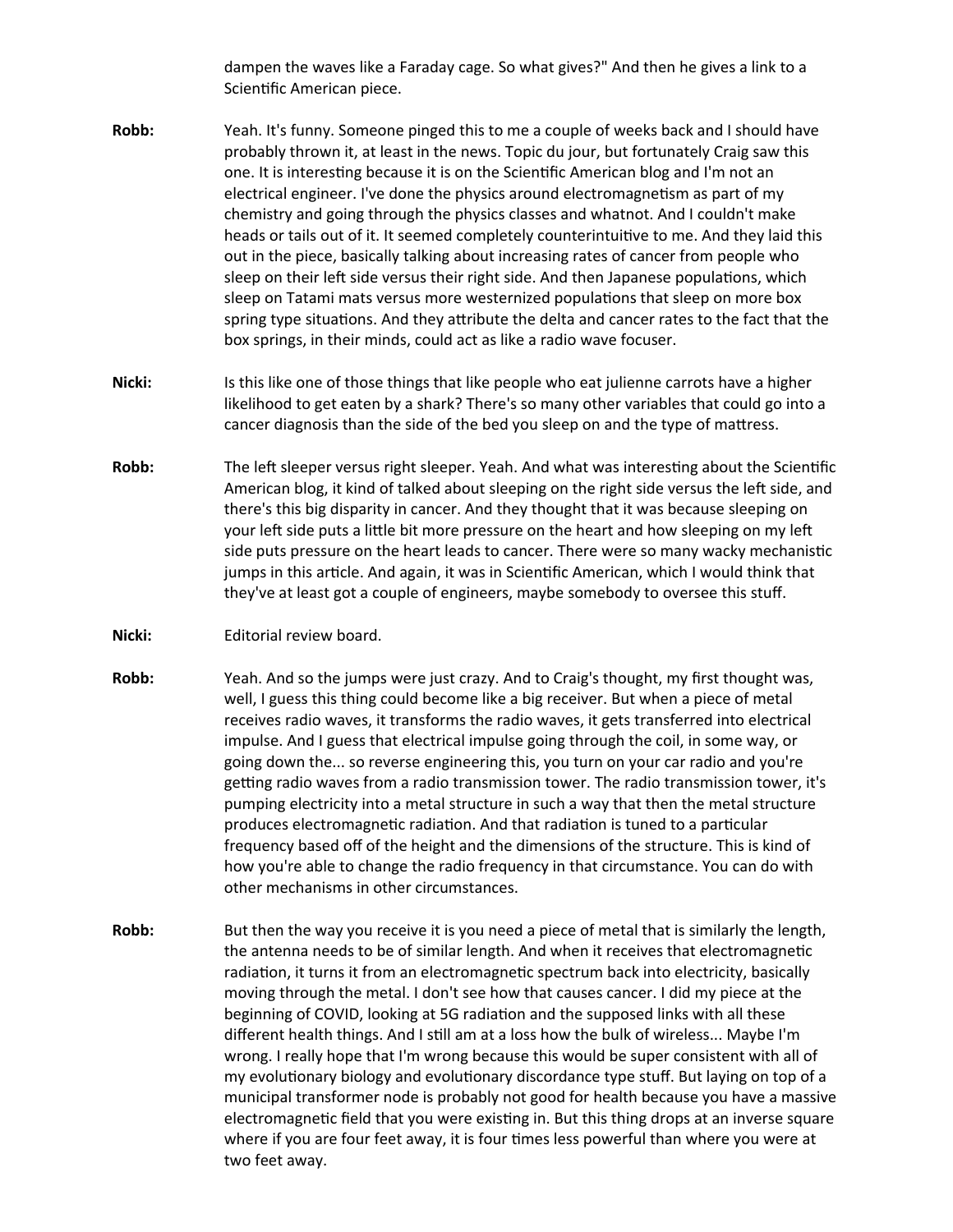| Robb: | And if you're at 200 feet away, it's four times less than if you're at 100 feet away. So the<br>electromagnetic radiation from these things drops dramatically. The efficiency of all of<br>our broadcast stuff and receiving has gotten better. So we actually use less dense energy<br>to transmit than what we have in the past. And then you look at what does and doesn't<br>receive these electromagnetic radiation and impulses.                                                                                                                                                                                                                                                                                             |
|-------|-------------------------------------------------------------------------------------------------------------------------------------------------------------------------------------------------------------------------------------------------------------------------------------------------------------------------------------------------------------------------------------------------------------------------------------------------------------------------------------------------------------------------------------------------------------------------------------------------------------------------------------------------------------------------------------------------------------------------------------|
| Robb: | And like in the case of wifi, to the degree that we absorb any of that stuff, it's absorbed<br>in the epidermis of the skin. And to the degree it influences us, it creates a tiny, tiny<br>amount of heat, like a infinitesimally small amount of heat that our circulatory system<br>wicks that heat away and it infinitesimally heats our body. If you jammed a super high<br>dose of that stuff at us, you could barbecue somebody like a microwave laser gun,<br>basically. I'm losing my own mind trying to think about this. So yeah, Craig, I'm in the<br>same camp as you. I don't really get this. I'm kind of shocked that Scientific American did<br>this piece. And I don't know what else to say. Any thoughts, wife? |

- **Nicki:** No.
- **Robb:** You were very concerned early on about wifi.
- **Nicki:** I don't like having the wifi on at night. I like to turn it off. But that's just-
- **Robb:** But you don't like it so much that you actually go get up in the middle before going to bed and turn it off and then turn it back on in the morning.
- **Nicki:** I haven't since we've been here, but I did in Texas and I don't know why. I used to turn it off all the time in Reno and in Texas. And I don't know why since we've been here, I kind of dropped that habit.
- **Robb:** Don't know what to say. Don't know what to say.
- **Nicki:** All right. Our third question this week is from Tim on a Biogenic view of health. "Hey Robb, just first want to mention, I've been a huge fan for years. I've read Wired to Eat and Sacred Cow, have listened to many of your podcasts. And I just love you as a human, even though we've never met. I can tell you have a really big heart and you genuinely want to help the world to the best of your ability. My question, I'm curious about your thoughts on Ray Peat's bioenergetic view of health. Maybe some context for listeners. The Biogenic view, at a high level, is about increasing energy at the cellular level and decreasing stress, which in turn would increase your metabolism. Increasing energy/metabolism gives the body more resources to perform all the necessary functions the body needs to perform like digestion, healing, fighting illness, et cetera."
- **Nicki:** "To do this, one of the main things he recommends is to eat sugar since that is the most preferred form of fuel that our cells use to convert into energy. The sugars that are generally recommended are simple sugars like sucrose, which is found in fruit, fruit juice, honey, and white sugar. He recommends these sugars because they are easily absorbable, digestible and converted into energy. He believes low blood sugar increases stress hormones like glucagon, adrenaline, and cortisol, increases free fatty acids and increases tissue breakdown and fat release to provide fuel for the body. This leads to low energy/metabolism/thyroid function, and ultimately puts us in a chronically stressed state. He also argues that the problem is not sugar, but everything else that we consume alongside the sugar in our modern diets, particularly polyunsaturated fatty acids being the most destructive to our bodies. In a previous podcast, you mentioned briefly that eating a ton of sugar potentially would work only if you lived in a metabolic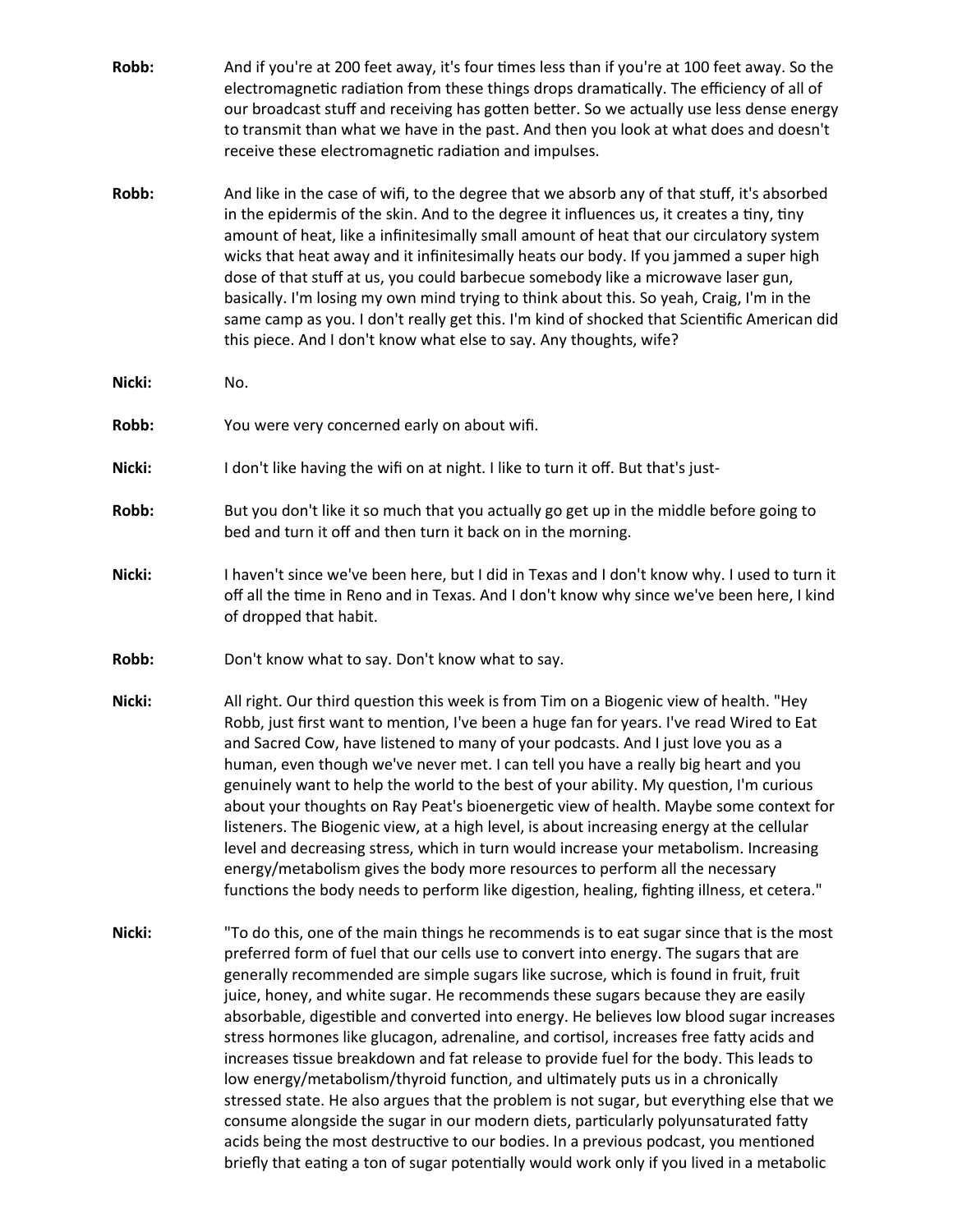ward, but since we don't, it sounds like you don't think this approach would work. Curious about why you think this and where you think this view falls apart."

- **Robb:** So Tim and I had a nice discussion on the Twitter about some other stuff, and then he threw this one to me, which was interesting. And I'm glad he did because I kind of have reflected on it a little bit. And I guess at the end of the day, I'm less prickly about the Ray Peatian view of this stuff, as a potential option that would work. Here's some of what I would push back on. Low blood sugar is absolutely a problem when you are a sugar burning machine. If you are reasonably fat adapted, and particularly if you are keto adapted, low blood sugar is a nonissue. It doesn't happen. And this is one of the things that I think that the Ray Peatian folks just don't get. There's a very different scenario if you are even marginally fat fueled.
- **Robb:** You look at CGM traces of people on a ketogenic diet, particularly people on a carnivore diet, it doesn't change. It is just rock solid. And because the body can produce glucose from a whole host of things, gluconeogenesis from amino acids, from the glycerol backbone of fats, or triglycerides more specifically. And that is not inherently a stressful process. Early in the keto adaptive state, cortisol is elevated, epinephrine is elevated. If one is properly electrolyted, in particular sodium, that is largely mitigated. And then over the long haul, you don't see dramatically elevated cortisol, epinephrine or anything else in folks that are keto adapted. And we can look to children that have been on long term ketogenic diets for epilepsy, for examples of this. We have people that have been medically monitored, ketogenic diet for 10 plus years and we don't see Cushings type disease in these folks, chronically elevated cortisol levels. We don't see anything that would normally be consistent with these chronically elevated cortisol levels.
- **Robb:** So I think that these folks, the Ray Peatian and folks are being really selective, that they're taking the hypoglycemic state of somebody who is carb dependent, primarily carb dependent, and they're applying that to scenarios in which people are carb independent, effectively. Again, under a carnivore kind of circumstances, people, and some folks like Richard Nikoley and other people have gotten in and gotten all prickly about this, or like even in muscle meat, there's some glycogen and there's some carb. Okay, fine, fine. You win, you win, I tap out. Fine, there's some. But by and large, they're not eating like any type of dense carbohydrate source.
- **Robb:** I would still argue that 98% of the blood glucose that is seeing the interior of our vascular milieu is coming from gluconeogenesis. It's a very slow controlled process. And for some people, I think that's a really powerful control rot. When you look at kids who are type one diabetics, and you look at what the recommendation is for the Bernstein diabetes solution, he's largely recommending a high protein, moderate fat, low carb diet. So that the glucose that they're not specifically gunning for ketosis, although ketones can be a bystander. What they're shooting for is the most stable, predictable blood glucose that you can imagine so that it makes it easier to manage exogenous insulin versus endogenous insulin.
- **Robb:** And so these things all lead me to saying it's kind of bullshit that you're just going to paint low carb diets uniformly as some sort of a stressful situation. They're not appropriate for all people. They're not optimal for all circumstances. We've talked about that ad nauseam. But we've also discovered some things that's been really fascinating. Some of the metabolic work that these high level trainers do with MMA and CrossFit athletes and these folks, despite being lean, despite being ostensibly insulin sensitive, they become trapped in a glycolytic only metabolism because of the volume and intensity of glycolytic activity that they do and the amount of basically sugar that they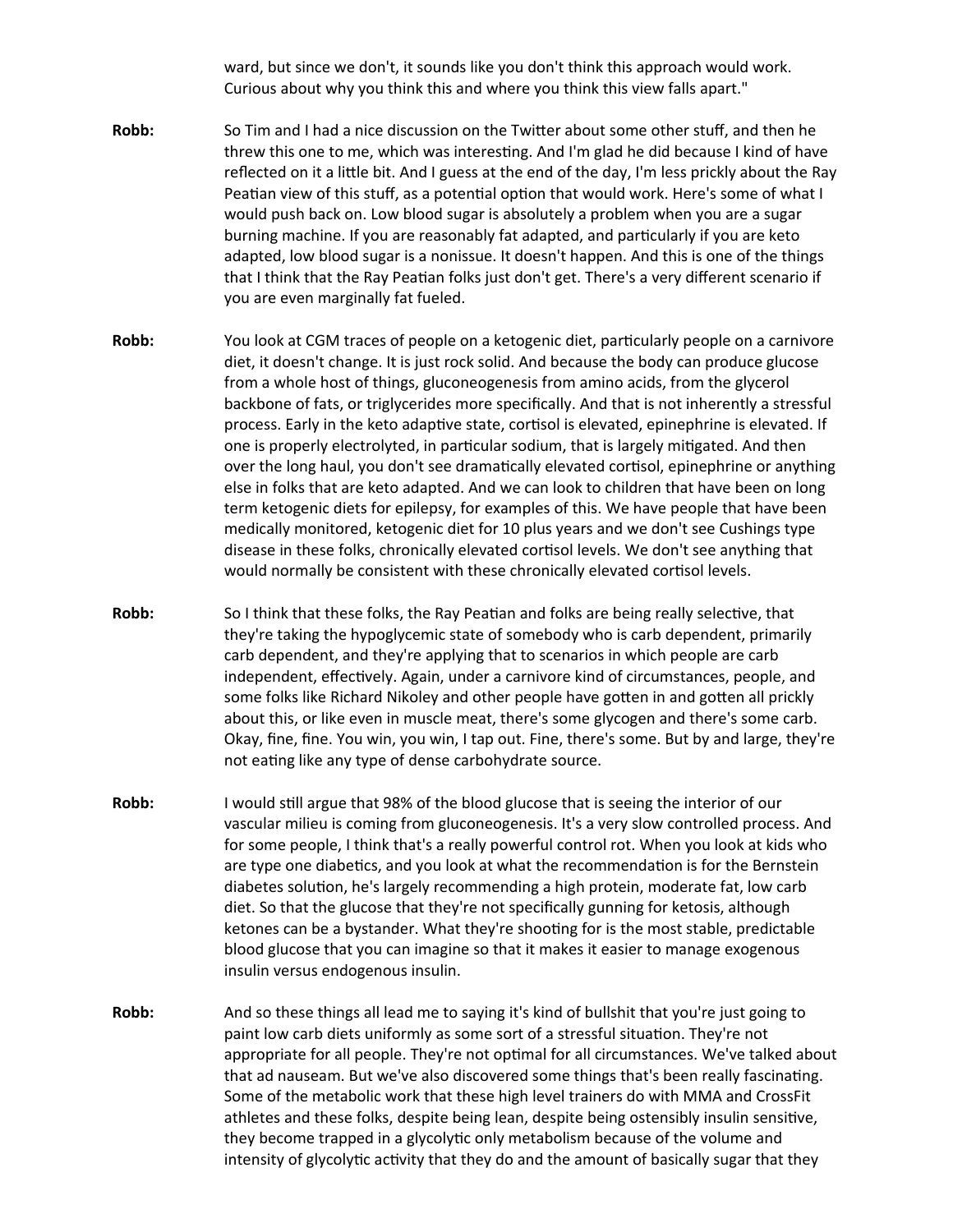consume. And people have talked, like I had seen this empirically and I'm like, "God, it seemed like this person loses the ability to burn fat."

- **Robb:** Now we have things like lumen and respiratory quotient and whatnot. And we actually have people, I think it was Alex Friedman interview, where... I forget who it was, but it was a high level MMA coach, lots of UFC athletes. And he was like, "Yeah, we have to be careful because these people will," he was talking about zone two cardio and the benefit of zone two cardio is that you burn fat. People end up in a spot where they can't access fat for energy because of the way that they eat and train and whatnot. So this can go 100%, and this situation can go the opposite direction. How stressful is it for that person who now is dependent every two hours, as he or she's blood sugar starts dropping, they have to eat because they can't access body fat for energy, not without a super gnarly crash and hypoglycemic state and then transitioning into ketosis. So there's that. That's all the stuff that I think is missing the mark in this kind of Ray Peat phenomena.
- **Robb:** The bioenergetic thing that you need lots of energy to be able to repair cells and stuff like that, I guess there's something to that. But when I look around the world, the vast majority of people don't seem to be lacking in energy. They seem to be flush with energy. I think that Ray Peat, and I think it's Matt Stone and some of the other people that are pretty tight in that circle, they really scoff at this whole ancestral health model. And of course, they would need to scoff at it because it ends up blowing a bunch of holes in a lot of the stuff that they do. And I do think that what they recommend is efficacious and appropriate for some people under some circumstances. But I think that they end up purposefully just ignoring evolutionary biology, which is kind of like, how the fuck do you do that? How does any credible person discuss health at all and not have some steeping in the evolutionary biology of this stuff?
- **Robb:** So I don't think that the vast majority of people are running out of energy. I think that they have an energy excess, as evidenced by folks carrying around too much body fat. I am not in the insulin hypothesis camp. I don't think that all calories are equal. They definitely have different metabolic fates. They absolutely have vastly different neuro regulation of appetite fate protein, carbs, fat, and the relative ratios and amounts and whatnot. Like how much are you likely to eat later? But that's an entirely different discussion than all the rest of this stuff.
- **Robb:** Here's something that's maybe a little bit interesting. It's the Paul Saladino version, current version of his carnivore diet, which ironically is paleo, minus vegetables, basically. Lots of fruit, lots of meat, some honey. That ends up looking, to me, a lot like what Ray Pear would ostensibly recommend? It's like good sourced animal products and organs and fiddly bits and everything. Lots of fruit, because it's easy to digest. I don't know if the Ray Peat people get as wrapped around the axle of things like phytates and antinutrients and stuff like that. But that seems like a pretty good interpretation or iteration of what they're talking about, but still has a somewhat ancestral health orientation around it.
- **Nicki:** Nice. Alrighty. That was our third and final question for the week. Thank you all again for joining us. Any closing thoughts, hubs?
- Robb: I got nothing.

**Nicki:** Got nothing.

**Robb:** Just take care of yourselves, take care of the people you love and the people around you. I've really been going out of my way when I see people out and about to just say